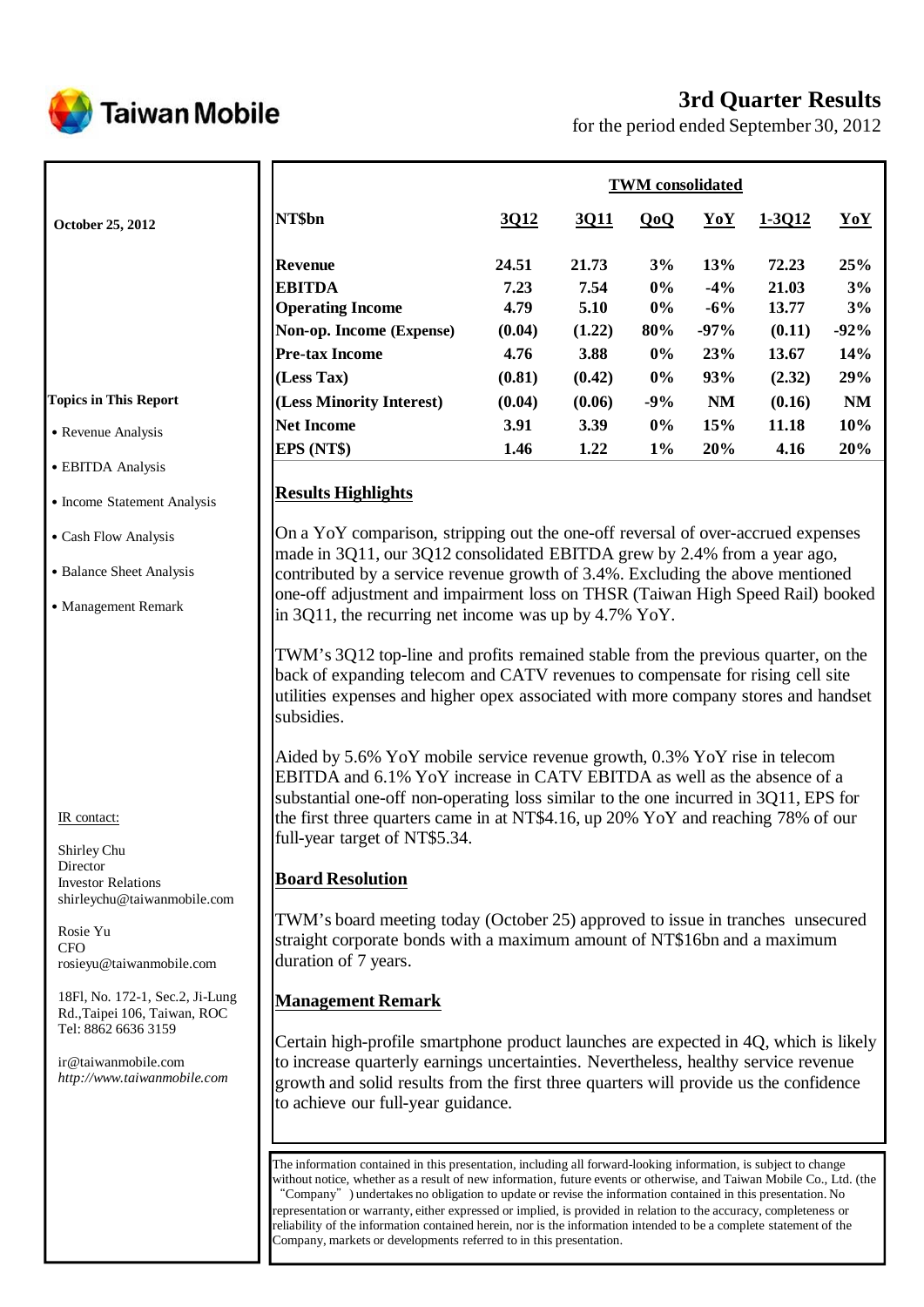

# **I. Revenue Analysis**

#### **Table 1. Key Operational Data**

| <b>Revenue (NT\$bn)</b>                     | 3Q12            | 2Q12         | <b>3Q11</b>  | QoQ         | YoY          |
|---------------------------------------------|-----------------|--------------|--------------|-------------|--------------|
| CBG                                         | 15.63           | 15.34        | 14.48        | 2%          | 8%           |
| Mobile Service                              | 13.20           | 12.89        | 12.68        | 2%          | 4%           |
| -Voice                                      | 8.90            | 8.83         | 9.49         | 1%          | $-6%$        |
| -VAS                                        | 4.31            | 4.06         | 3.20         | 6%          | 35%          |
| IDD                                         | 0.63            | 0.65         | 0.69         | $-2\%$      | $-9%$        |
| <b>Device Sales</b>                         | 1.69            | 1.70         | 1.01         | $-1\%$      | 67%          |
| EBG                                         | 2.63            | 2.60         | 2.51         | $1\%$       | 5%           |
| Mobile Service                              | 1.14            | 1.11         | 1.04         | 2%          | 10%          |
| Fixed-line                                  | 0.95            | 0.97         | 0.94         | $-2\%$      | 1%           |
| ISR & Others                                | 0.54            | 0.52         | 0.54         | 5%          | 1%           |
| HBG                                         | 1.54            | 1.52         | 1.50         | $1\%$       | 3%           |
| - Pay-TV related                            | 1.06            | 1.06         | 1.05         | 1%          | 1%           |
| - Broadband                                 | 0.27            | 0.26         | 0.24         | 2%          | 14%          |
| - Content & others                          | 0.20            | 0.20         | 0.21         | 2%          | $-4%$        |
| momo & Others <sup>1</sup>                  | 4.71            | 4.26         | 3.24         | 11%         | NM           |
| - TV shopping & catalogue                   | 2.13            | 2.12         | 1.85         | 0%          | NM           |
| - Online shopping                           | 2.20            | 1.83         | 1.08         | 20%         | NΜ           |
|                                             | 3Q12            | 2Q12         | 3Q11         | QoQ         | YoY          |
| Mobile Subscribers (K)                      | 6,945           | 6,821        | 6,574        | $2\%$       | 6%           |
| - Data card                                 | 390             | 368          | 323          | 6%          | 21%          |
| Consumer                                    | 6,603           | 6,506        | 6,308        | 1%          | 5%           |
| Enterprise                                  | 342             | 315          | 265          | 9%          | 29%          |
| <b>Monthly Churn</b><br>MOU (bn)            | $1.9\%$<br>4.15 | 1.9%<br>4.17 | 1.8%<br>4.02 | $0\%$       | 3%           |
|                                             |                 |              |              |             |              |
| Pay-TV Subs (K)<br>Cable Broadband Subs (K) | 579<br>167      | 578<br>163   | 575<br>152   | $0\%$<br>2% | $1\%$<br>10% |
|                                             |                 |              |              |             |              |
|                                             | 3Q12            | 2Q12         | 3Q11         | QoQ         | YoY          |
| <b>Wireless</b>                             |                 |              |              |             |              |
| ARPU (NT\$) -post-paid                      | 792             | 782          | 781          | 1%          | 1%           |
| <b>Cable MSO</b>                            |                 |              |              |             |              |
| Monthly Subscription (NT\$)                 | 502             | 503          | 505          | 0%          | $-1\%$       |
| Broadband ARPU (NT\$)                       | 544             | 544          | 527          | 0%          | 3%           |
| Blended ARPU <sup>2</sup> (NT\$)            | 770             | 763          | 748          | 1%          | 3%           |

1. momo's financials were included in consolidated P&L since July 13, 2011.

2. Cable TV & broadband related revenue (excluding content agency) divided by its CATV subscriber number

#### Revenue Analysis

# *CBG:*

Driven by sustained growth in the mobile internet business, mobile service revenue increased by 4% YoY for the quarter.

Smartphone penetration rate doubled from a year ago, reaching 35% of our postpaid subscriber base in 3Q12. As a result, mobile internet access revenue rose 57% YoY, stemming from a 22% YoY rise in data APRU and a 29% YoY increase in the number of active data users in the quarter. Wireless data revenue as a percentage of mobile service revenue reached 29%, up from 22% a year ago.

Device revenue was down slightly by 1% QoQ due to a higher mix of mid-to-low-end (<NT\$9,000) smartphone in the total handsets sold (over 50% vs. 45% a quarter ago), despite of a sequential rise in total handset sales volume in 3Q12.

### *EBG:*

Mobile service revenue rose 10% YoY in 3Q12, credited to a rise in the number of subscribers and higher smartphone adoptions.

### *HBG:*

HBG maintained its broadband growth momentum on the back of steady cable internet subscriber increase and a surge in APRU as the subscriber mix of 20M & above rose to 25% in September vs. 7% a year ago.

#### *momo*

momo's revenue was boosted by growing online shopping, up 77% YoY, despite weak TV shopping sales, down 1% YoY, that was negatively affected by the overall macro-economic environment in 3Q12.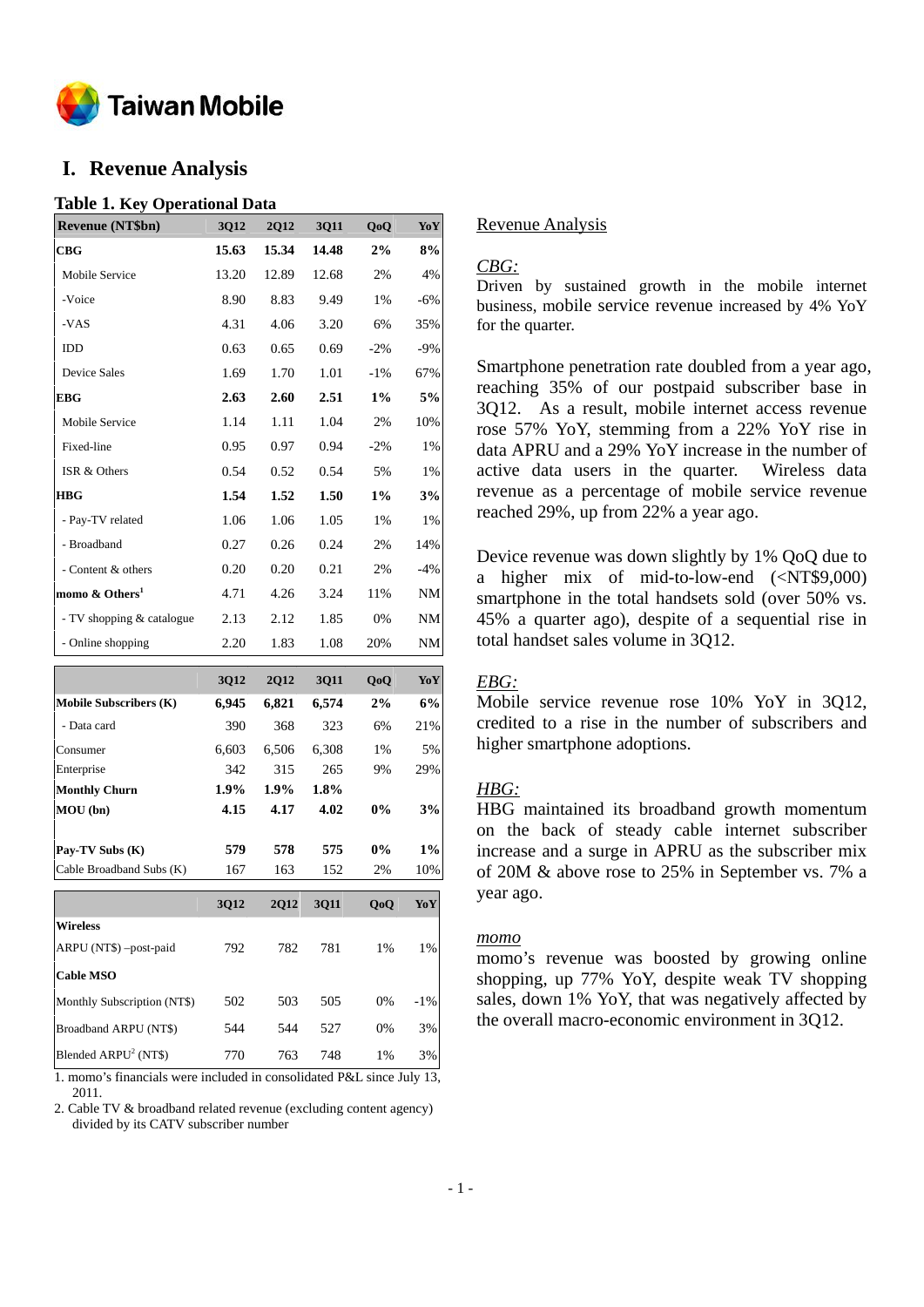

# **II. EBITDA Analysis**

| <b>Table 2. EBITDA Breakdown</b>  |       |             |       |             |             |
|-----------------------------------|-------|-------------|-------|-------------|-------------|
| NT\$bn                            | 3Q12  | <b>2Q12</b> | 3Q11  | QoQ         | YoY         |
| <b>EBITDA</b>                     | 7.23  | 7.20        | 7.54  | 0%          | $-4%$       |
| - CBG                             | 5.40  | 5.30        | 5.69  | 2%          | $-5%$       |
| - EBG                             | 0.85  | 0.92        | 0.86  | $-8%$       | 0%          |
| $-$ HBG                           | 0.81  | 0.81        | 0.77  | 0%          | 5%          |
| -momo <sup>1</sup> & others       | 0.17  | 0.16        | 0.22  | 1%          | <b>NM</b>   |
| Margin                            | 29.5% | 30.3%       | 34.7% | $-0.9$ ppts | $-5.2$ ppts |
| $\mathbf{-C}\mathbf{B}\mathbf{G}$ | 34.5% | 34.5%       | 39.3% | $0.0$ ppts  | $-4.7$ ppts |
| - EBG                             | 32.5% | 35.6%       | 34.2% | $-3.1$ ppts | $-1.7$ ppts |
| - HBG                             | 52.6% | 53.3%       | 51.4% | $-0.7$ ppts | 1.2ppts     |
| -momo <sup>1</sup> $\&$ others    | 3.5%  | 3.8%        | 6.9%  | $-0.3$ ppts | $\rm{NM}$   |
| D&A                               | 2.43  | 2.41        | 2.44  | $1\%$       | $0\%$       |
| - CBG                             | 1.97  | 1.97        | 2.03  | 0%          | $-3%$       |
| $-$ EBG                           | 0.24  | 0.22        | 0.21  | 5%          | 11%         |
| - HBG                             | 0.14  | 0.14        | 0.13  | 2%          | 12%         |
| -momo <sup>1</sup> & others       | 0.09  | 0.08        | 0.07  | 3%          | 20%         |
| <b>EBIT</b>                       | 4.79  | 4.78        | 5.10  | $0\%$       | $-6%$       |
| $-CBG$                            | 3.43  | 3.33        | 3.66  | 3%          | $-6%$       |
| - EBG                             | 0.62  | 0.70        | 0.65  | $-12%$      | $-4%$       |
| $-$ HBG                           | 0.67  | 0.67        | 0.64  | $-1\%$      | 4%          |
| -momo <sup>1</sup> $\&$ others    | 0.08  | 0.08        | 0.15  | $-1%$       | NM          |

1. momo's financials were included in consolidated P&L since July 13, 2011.

### **Table 3. Non-operating Item**

| NT\$bn                             | <b>3Q12</b> | <b>2012</b> | 3011   | 0 <sub>0</sub> | YoY       |
|------------------------------------|-------------|-------------|--------|----------------|-----------|
| <b>Non-Operating</b>               | (0.04)      | (0.02)      | (1.22) | 80%            | $-97%$    |
| -Net Interest Revenue<br>(Expense) | (0.08)      | (0.05)      | (0.01) | 43%            | 10.5x     |
| - Write-off Loss                   | (0.16)      | (0.12)      | (0.12) | 31%            | 34%       |
| - Impairment Loss                  | 0.0         | 0.0         | (1.21) | <b>NM</b>      | <b>NM</b> |
| -Others                            | 0.20        | 0.15        | 0.11   | 28%            | 72%       |

#### EBITDA Analysis

Adjusted for the one-time over-accrued expense reversals made in 3Q11, CBG's 3Q12 EBITDA was flattish from a year ago.

HBG posted a stable profit increase from 1) better economies of scale in broadband business and 2) a higher blended ARPU as a result of selling more services per household.

Despite a 49% YoY increase in EBITDA for the online shopping business, momo had margin erosions due to declining profit contributions from its TV home shopping business.

#### Non-Operating Item Analysis

Interest expense increased QoQ due to the higher gearing level arising from dividend payments in 3Q12. Non-operating expense trended down from a year ago as a result of the NT\$1.21bn of impairment loss from a Taiwan High Speed Rail (THSR) investment booked in 3Q11.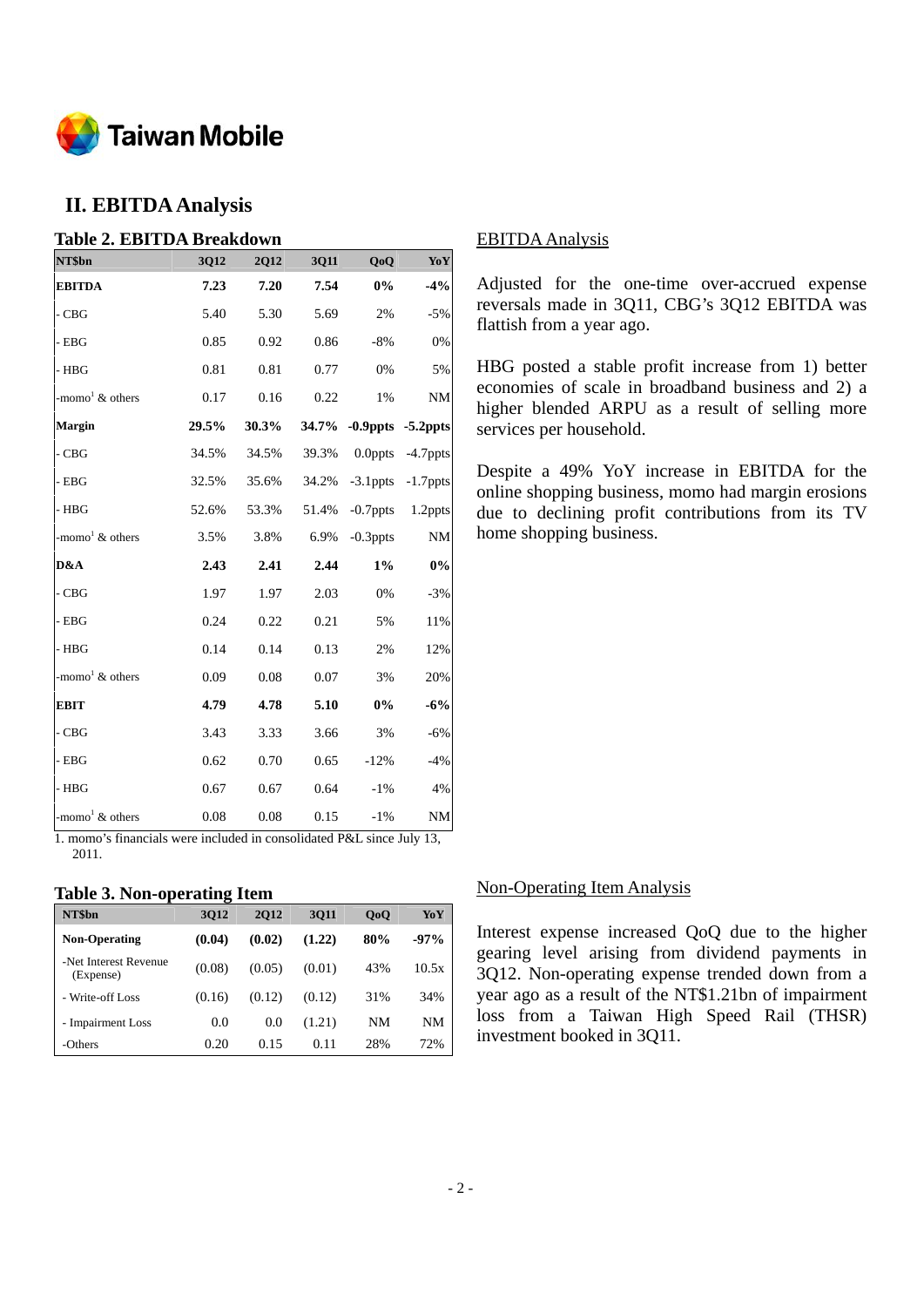

# **III. Income Statement Analysis**

#### **Table 4. Income Statement**

| NT\$bn                       | <b>3Q12</b> | <b>2Q12</b> | 3Q11   |
|------------------------------|-------------|-------------|--------|
| <b>Revenue</b>               | 24.51       | 23.72       | 21.73  |
| Service Revenue <sup>1</sup> | 18.01       | 17.67       | 17.42  |
| <b>Handset Sales</b>         | 1.74        | 1.73        | 1.04   |
| momo Revenue $2$             | 4.76        | 4.32        | 3.26   |
| <b>Operating Cost</b>        | 15.41       | 14.73       | 12.57  |
| momo $Cost2$                 | 4.14        | 3.71        | 2.70   |
| <b>Operating Expenses</b>    | 4.31        | 4.21        | 4.06   |
| momo $Opex2$                 | 0.52        | 0.49        | 0.40   |
| <b>EBITDA</b>                | 7.23        | 7.20        | 7.54   |
| <b>Operating Income</b>      | 4.79        | 4.78        | 5.10   |
| Non-op. Income<br>(Expense)  | (0.04)      | (0.02)      | (1.22) |
| Pre-tax Income               | 4.76        | 4.76        | 3.88   |
| (Less Tax)                   | (0.81)      | (0.81)      | (0.42) |
| (Minority Interest)          | (0.04)      | (0.04)      | (0.06) |
| <b>Net Income</b>            | 3.91        | 3.91        | 3.39   |
| EPS (NT\$)                   | 1.46        | 1.45        | 1.22   |

1. Total revenue deducted handset sales and momo revenue.

2. momo's financials were included in consolidated P&L since July 13, 2011.

|  |  | <b>Table 5. Consolidated Results vs. Forecast</b> |  |  |
|--|--|---------------------------------------------------|--|--|
|--|--|---------------------------------------------------|--|--|

|                              |            | 3Q12               | 1-3Q12     |                        |
|------------------------------|------------|--------------------|------------|------------------------|
| NT\$bn                       | YoY        | $%$ of<br>forecast | <b>YoY</b> | $%$ of '12<br>forecast |
| <b>Revenue</b>               | <b>13%</b> | 94%                | 25%        | 71%                    |
| Service Revenue <sup>1</sup> | 3%         | 98%                | 5%         | 74%                    |
| <b>Handset Sales</b>         | 67%        | 68%                | 45%        | 56%                    |
| momo Revenue $2$             | NM         | 92%                | NM         | 69%                    |
| <b>EBITDA</b>                | $-4\%$     | 98%                | 3%         | 74%                    |
| <b>Operating Income</b>      | $-6\%$     | 99%                | 3%         | 74%                    |
| Non-op. Income<br>(Expense)  | $-97\%$    | 13%                | $-92%$     | 14%                    |
| <b>Asset Write-off Loss</b>  | 34%        | 58%                | 11%        | 53%                    |
| Pre-tax Income               | 23%        | 105%               | 14%        | 77%                    |
| (Less Tax)                   | 93%        | 105%               | 29%        | 77%                    |
| (Minority Interest)          | NM         | 32%                | NM         | 39%                    |
| <b>Net Income</b>            | 15%        | 107%               | 10%        | 78%                    |
| EPS (NT\$)                   | 20%        | 107%               | 20%        | 78%                    |

1. Total revenue deducted handset sales and momo revenue.

2. momo's financials were included in consolidated P&L since July 13, 2011.

### Income Statement Analysis

TWM's 3Q12 top-line and profits remained stable from the previous quarter, on the back of expanding telecom and CATV revenue to compensate for rising cell site utilities expenses and higher opex associated with more company stores and handset subsidies.

On a YoY comparison, stripping out the one-off reversal of over-accrued expenses made in 3Q11, our 3Q12 consolidated EBITDA grew by 2.4% from a year ago, contributed by a service revenue growth of 3.4%. Excluding the above mentioned one-off adjustment and impairment loss on THSR (Taiwan High Speed Rail) booked in 3Q11, the recurring net income was up by 4.7% YoY.

In 3Q12, service revenue was lower than our guidance, due to pre-paid competitions. Nonetheless, both CBG and EBG outperformed its respective profit target, credited to better opex controls. This helped alleviate pressure from momo's lackluster contribution. The non-operating expense also came in less than guidance due mainly to lower-than-expected asset write-off losses.

As a result, 3Q12 EPS reached 107% of 3Q guidance.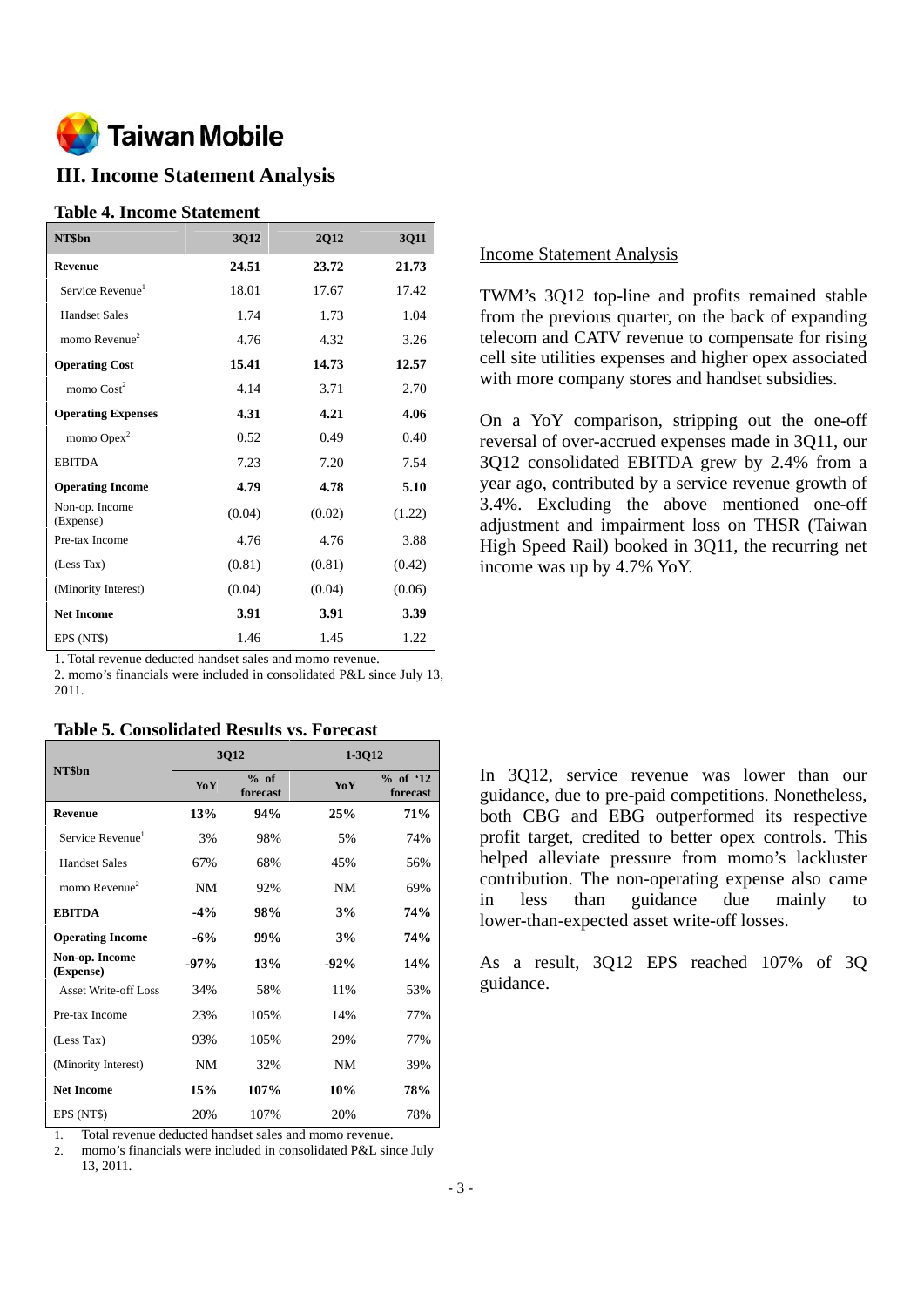

# **IV. Cash Flow Analysis**

### **Table 6. Cash Flow**

| NT\$bn                                           | 3Q12    | 2Q12   | 3Q11    |
|--------------------------------------------------|---------|--------|---------|
| Total Op Sources/(Uses) <sup>1</sup>             | 5.02    | 6.38   | 5.68    |
| <b>Consolidated Net Income</b>                   | 3.95    | 3.95   | 3.46    |
| Depreciation                                     | 2.02    | 1.91   | 1.99    |
| Amortization                                     | 0.42    | 0.50   | 0.45    |
| Changes in Working Capital                       | (1.68)  | (0.28) | (1.67)  |
| <b>Asset Write-off Add-backs</b>                 | 0.16    | 0.12   | 0.12    |
| Other Add-backs                                  | 0.16    | 0.17   | 1.33    |
|                                                  |         |        |         |
| <b>Net Investing Sources/(Uses)</b>              | (3.08)  | (1.87) | (11.00) |
| Capex                                            | (2.35)  | (1.68) | (2.37)  |
| Acquisition                                      | (0.55)  | (0.07) | (8.51)  |
| Others                                           | (0.18)  | (0.11) | (0.11)  |
|                                                  |         |        |         |
| <b>Net Financing Sources/(Uses)</b>              | (2.32)  | (4.00) | 0.84    |
| Dividend Payment                                 | (13.88) | (0.25) | (12.44) |
| <b>Short-Term Borrowings</b>                     | 11.24   | (3.77) | 12.87   |
| Commercial Paper Payable                         | 0.30    | 0.00   | 0.40    |
| Others                                           | 0.01    | 0.02   | 0.01    |
| <b>Effect of Exchange Rate</b><br><b>Changes</b> | (0.00)  | 0.00   | 0.04    |
| <b>Cash Inherited from M&amp;A</b>               | 0.00    | 0.00   | 2.29    |
| <b>Net Cash Position Change</b>                  | (0.39)  | 0.52   | (2.15)  |

1. Inclusive of cash flow for cash management.

# **Table 7. Capex & FCF**

| NT\$bn                | 3012 | <b>2012</b> | 3011   |
|-----------------------|------|-------------|--------|
| <b>Cash Capex</b>     | 2.35 | 1.68        | 2.37   |
| - Mobile              | 1.71 | 1.11        | 1.50   |
| - Fixed-line          | 0.57 | 0.46        | 0.67   |
| - Cable MSO           | 0.05 | 0.10        | 0.09   |
| - momo                | 0.02 | 0.01        | 0.11   |
| % of Revenue          | 10%  | 7%          | $11\%$ |
| <b>Free Cash Flow</b> | 2.66 | 4.70        | 3.30   |

## Cash Flow Analysis

Operating cash inflows for the quarter decreased sequentially due mainly to the payments of full-year frequency usage fee, cable TV content cost as well as employee bonuses in 3Q12. In 3Q11, the increase in other add-backs came from the provisioning of THSR impairment loss.

Net investing cash outflow in 3Q12 was mainly for the NT\$2.35bn in cash capex. In addition, a total of NT\$0.55bn in long-term investments was made in the quarter and consisted of: 1) acquiring a 20% stake in Taiwan Pelican Express, 2) capital calls from our 49.9%-held Taipei New Horizon, and 3) acquiring a 32.5% stake in Kbro Media. The high investing cash outflow in 3Q11 was for the purchase of a 51% stake in momo.

In terms of financing activities, we increased short-term borrowing in 3Q12 to fund the cash dividend payments.

#### Capex and Free Cash Flow Analysis

Capex in the first three quarters totaled NT\$5.77bn, or 8% of revenue, running behind our annual capex forecast of NT\$11.8bn, as the majority of IDC (internet data center) construction and 3G expansion payments will not be made until 4Q12.

Accumulative free cash flow reached NT\$10.66bn, translating into an annualized yield of 4.9%.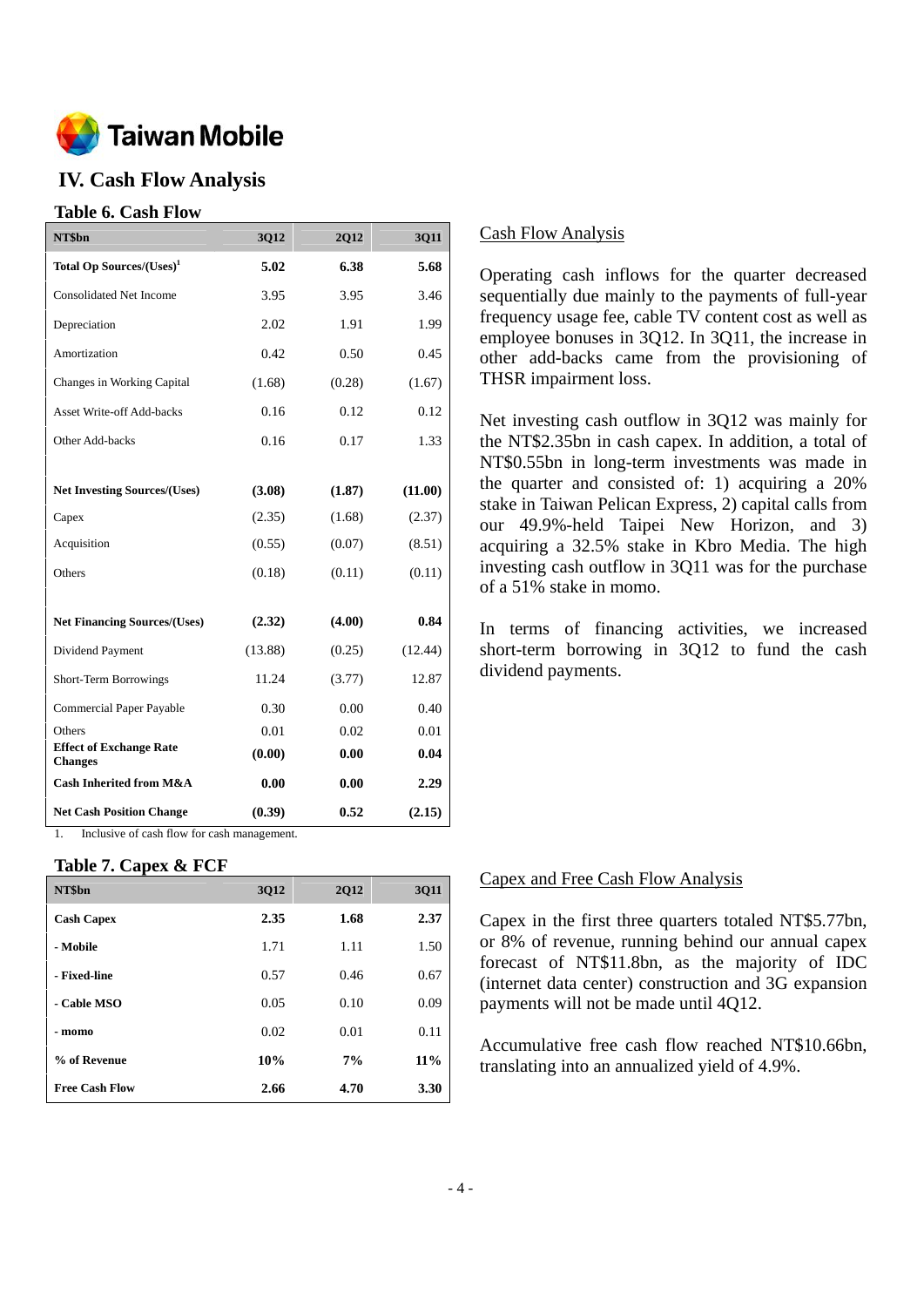

# **V. Balance Sheet Analysis**

## **Table 8. Balance Sheet**

| NT\$bn                                                  | 3Q12    | 2Q12    | 3Q11    |
|---------------------------------------------------------|---------|---------|---------|
| <b>Total Assets</b>                                     | 90.17   | 90.38   | 93.22   |
| <b>Current Assets</b>                                   | 17.67   | 17.96   | 18.85   |
| - Cash & Cash Equivalents                               | 5.74    | 6.13    | 7.72    |
| -Available-for-Sale Financial Asset                     | 0.20    | 0.20    | 0.22    |
| - Inventories                                           | 2.30    | 2.60    | 1.90    |
| - Other Current Assets                                  | 9.42    | 9.03    | 9.01    |
| Long-Term Investment                                    | 2.76    | 2.22    | 2.17    |
| Property and Equipment                                  | 39.95   | 40.11   | 41.32   |
| <b>Intangible Assets</b>                                | 27.01   | 27.25   | 27.74   |
| <b>Other Assets</b>                                     | 2.78    | 2.84    | 3.15    |
| <b>Liabilities</b>                                      | 42.93   | 47.08   | 46.56   |
| <b>Current Liabilities</b>                              | 37.43   | 41.63   | 37.20   |
| - ST Debt/Commercial Paper Payable                      | 17.39   | 5.85    | 14.30   |
| - Other Current Liabilities                             | 20.04   | 35.78   | 22.90   |
| Long-Term Borrowings                                    | 4.00    | 4.00    | 8.00    |
| Other Liabilities                                       | 1.50    | 1.46    | 1.37    |
| <b>Shareholders' Equity</b>                             | 47.24   | 43.30   | 46.66   |
| -Paid-in Capital                                        | 34.21   | 34.21   | 34.21   |
| -Capital Surplus                                        | 12.43   | 12.43   | 12.43   |
| -Legal Reserve                                          | 18.06   | 18.06   | 16.72   |
| -Treasury Shares                                        | (31.08) | (31.08) | (31.08) |
| -Un-appropriated Earnings*                              | 1.33    | 1.33    | 2.27    |
| -Special Reserve                                        | 0.00    | 0.00    | 0.82    |
| -Retained Earnings & Others<br>*: excluding YTD profits | 12.29   | 8.35    | 11.29   |

**Table 9. Ratios** 

|                                   | 3012 | 2012 | <b>3011</b> |
|-----------------------------------|------|------|-------------|
| <b>Current Ratio</b>              | 47%  | 43%  | 51%         |
| Interest Coverage (x)             | 53.7 | 70.0 | 43.8%       |
| <b>Net Debt (Cash) to Equity</b>  | 33%  | 9%   | 31%         |
| Net Debt $(Cash)$ to EBITDA $(x)$ | 0.55 | 0.13 | 0.54        |
| <b>ROE</b> (annualized)           | 35%  | 32%  | 30%         |
| <b>ROA</b> (annualized)           | 18%  | 18%  | 15%         |

# Balance Sheet Analysis

### *Assets:*

Inventory's YoY increase was a reflection of growing smartphone sales.

Long-term investment increased QoQ as explained in the cash flow analysis section.

The net PP&E balance consisted of \$31.6bn in mobile, \$5.9bn in fixed network, \$1.9bn in cable-TV assets and \$0.5bn in momo.

## *Liabilities & Shareholders' Equity***:**

An NT\$11.54bn increase in short-term debt in the quarter raised our net debt balance to NT\$15.65bn or 55% annual EBITDA.

Other current liabilities dropped after cash dividends & employee bonuses were paid in 3Q12.

### Ratio Analysis

Current ratio at the end of 3Q12 was higher than a quarter ago because of lower other current liabilities, following our payment of dividends and employee bonuses. Gearing as of the end of 3Q12 remained healthy, similar to its level a year ago.